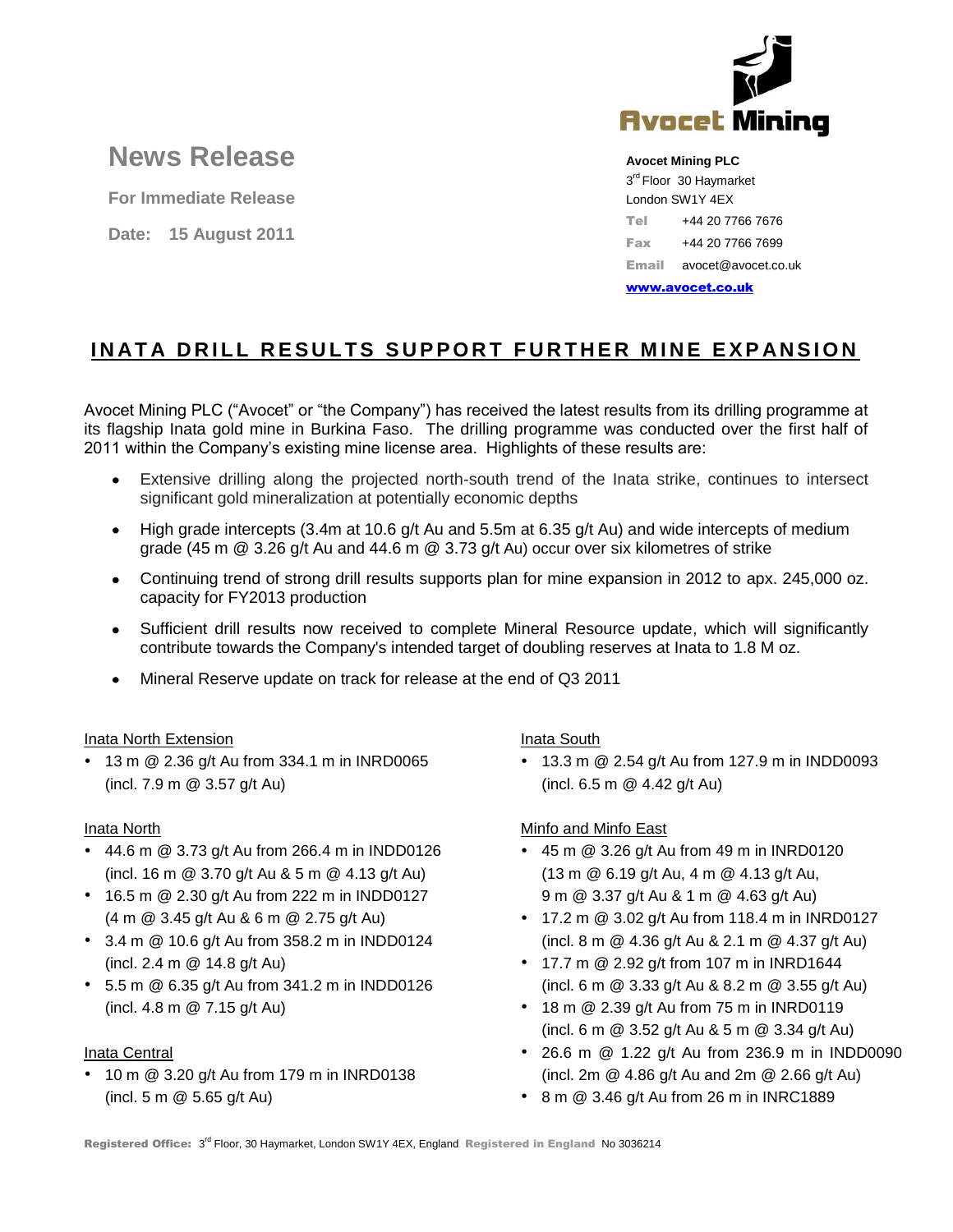Figure 1 below shows the location of the most significant intercepts and Table 1 below lists all new significant intercepts. These drill holes have tested mineralisation beneath and along strike from Inata North, Inata Central, Inata South, Minfo and Sayouba as part of a programme targeted at realising the larger scale of the Inata Mineral Resource and doubling the original Mineral Reserves.

These results are the fourth release of results from Inata in 2011, and are from an additional four reverse circulation ("RC") drill holes (659 metres) and 50 diamond drill holes ("DD") (7,963 metres) that make up the total completed programme to date of 438 RC drill holes (61,245 metres), 163 DD holes (including 95 RC with diamond tail drill holes and 68 diamond drill holes) (40,722 metres).

Results from 86% of the total samples taken have now been reported. An interim Mineral Resource update is expected to be released in the coming weeks and the subsequent interim Mineral Reserve update is expected in Q3 2011.

The results of samples from the 3,641 metres of RC drilling and 12,002 metres of diamond core drilling, which make up the balance of unreported results, together with the results from further drilling to be completed in October and November 2011, will be included in the final Mineral Resource update for Inata in Q4 2011 and subsequent Mineral Reserve update in Q1 2012.

Commenting on the latest drilling results from Inata, Brett Richards, Chief Executive Officer for Avocet, stated:

*"These results, in conjunction with the previous drilling announced within the Inata mining license, illustrate*  that the extensions of the ore body to the north, south and at depth are significant. Our resulting Mineral *Resource and subsequent Mineral Reserve update, both due by the end of Q3 2011, should fulfil our target of doubling the original Mineral Reserve to 1.8M oz. This underpins our decision to expand production capacity at Inata to apx. 245,000 oz annually."*

*The information in this announcement is based on information reviewed and audited by Mr Peter Flindell (MAusIMM), Executive Vice President of Exploration for Avocet. Mr Flindell has sufficient experience relevant to the style of mineralisation and type of deposit under consideration to qualify as a Qualified Person as defined by the Canadian National Instrument 43-101 for the reporting of Exploration Results, Mineral Resources and Mineral Reserves (NI 43-101) and as a Competent Person as defined by the Australian JORC Code (2004) for the*  reporting of Exploration Results, Mineral Resources and Ore Reserves. Mr Flindell consents to the inclusion of *the technical information in this announcement in the form and context in which it appears.*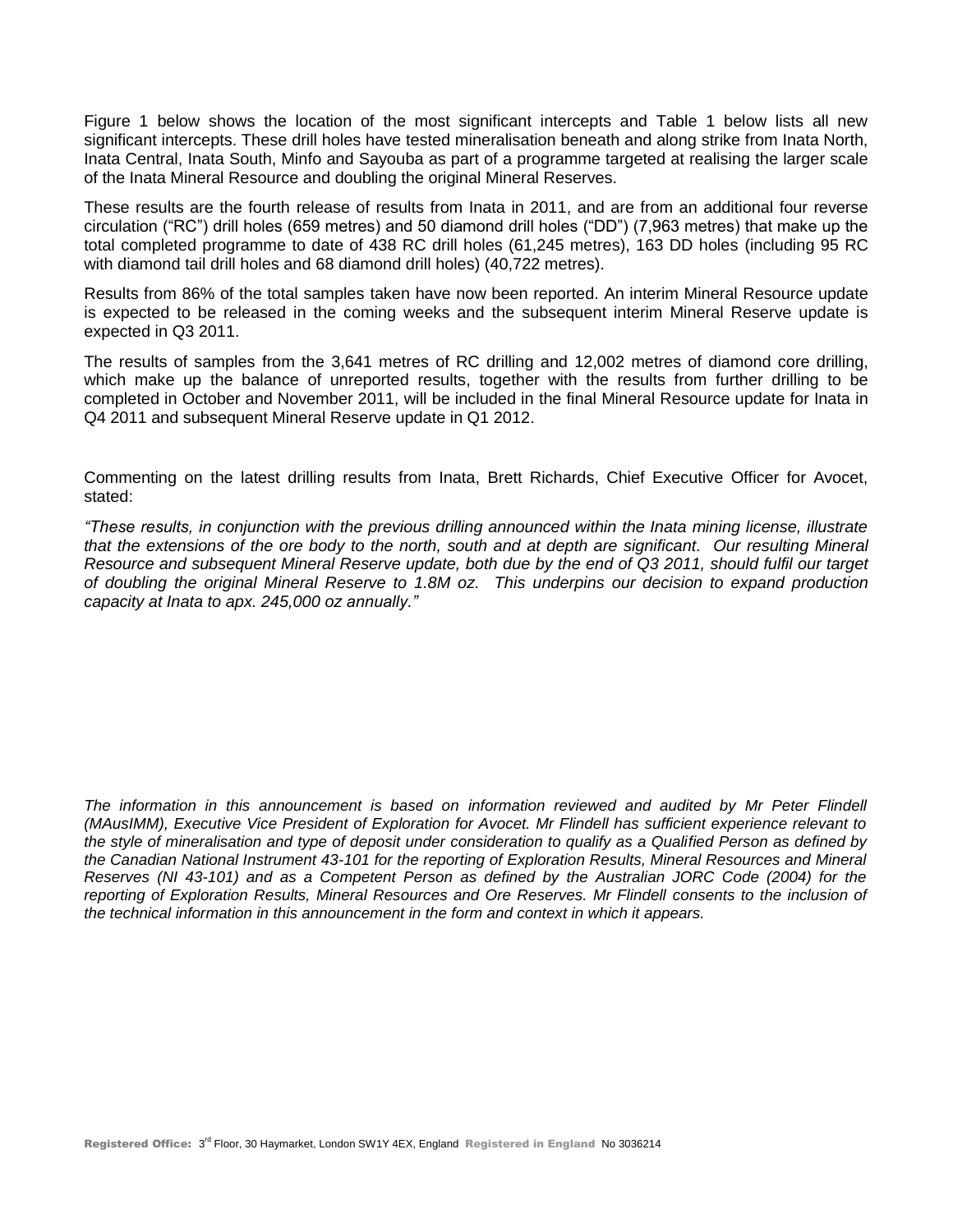| For further information please contact: |                                                    |                                                         |                                     |                                                                                   |                                            |  |  |  |  |  |
|-----------------------------------------|----------------------------------------------------|---------------------------------------------------------|-------------------------------------|-----------------------------------------------------------------------------------|--------------------------------------------|--|--|--|--|--|
| <b>Avocet Mining PLC</b>                | <b>Buchanan</b><br><b>Financial PR Consultants</b> | <b>Ambrian Partners Limited</b><br>NOMAD & Joint Broker | J.P. Morgan Cazenove<br>Lead Broker | <b>Arctic Securities</b><br><b>Financial Adviser &amp;</b><br><b>Market Maker</b> | <b>SEB Enskilda</b><br><b>Market Maker</b> |  |  |  |  |  |
| Brett Richards, CEO                     | <b>Bobby Morse</b>                                 | Samantha Harrison                                       | Michael Wentworth-Stanley           | Arne Wenger                                                                       | Fredrik Cappelen                           |  |  |  |  |  |
| Mike Norris, FD                         | Katharine Sutton                                   | Jen Boorer                                              | Neil Passmore                       | Petter Bakken                                                                     |                                            |  |  |  |  |  |
| Angela Parr, Investor                   |                                                    |                                                         |                                     |                                                                                   |                                            |  |  |  |  |  |
| Relations                               |                                                    |                                                         |                                     |                                                                                   |                                            |  |  |  |  |  |
| +44 20 7766 7676                        | +44 20 7466 5000                                   | +44 20 7634 4700                                        | +44 20 7588 2828                    | +47 2101 3100                                                                     | +47 2100 8500                              |  |  |  |  |  |
|                                         | +44 78 7260 4783                                   |                                                         |                                     |                                                                                   |                                            |  |  |  |  |  |
| www.avocet.co.uk                        | www.buchanan.uk.com                                | www.ambrian.com                                         | www.jpmorgancazenove.com            | www.arcticsec.no                                                                  | www.sebenskilda.no                         |  |  |  |  |  |

#### **Notes to Editors**

Avocet Mining PLC ("Avocet" or "the Company") is a gold mining and exploration company listed on the AIM market of the London Stock Exchange (Ticker: AVM.L) and the Oslo Børs (Ticker: AVM.OL). The Company's principal activities are gold mining and exploration in Burkina Faso (as 90 per cent owner of the Inata gold mine and 100 per cent owner of 8 exploration licences in the Bélahouro region surrounding Inata) and exploration in Guinea.

In December 2010 Avocet announced that it had signed a binding agreement for the conditional sale of its South East Asian assets to J & Partners L.P., a private company, for US\$200 million. On 24 June 2011, the Company announced it had completed the substantial sale of its main South East Asian assets to PT Bara Kutai Energi, an affiliate of J & Partners L.P., including its 100 per cent interest in the Penjom Gold Mine in Malaysia and its 80 per cent interest in PT Avocet Bolaang Mongondow, which owns the North Lanut mine and Bakan project in North Sulawesi, Indonesia, for proceeds of US\$170 million. The completion of the sale of Avocet's remaining South East Asian assets pursuant to the same sale agreement is expected to occur during Q3 2011, following receipt of necessary government approvals.

The substantial completion of this transaction has left Avocet as a West African gold producer and explorer, with a clear strategy for growth in that region.

#### **Background to Operations**

The Inata deposit presently comprises a Mineral Resource of 2.12 million ounces and a Mineral Reserve of 1.08 million ounces. Inata poured its first gold in December 2009 and has now reached a production rate in excess of 13,500 ounces per month. Other assets in West Africa include exploration permits in Burkina Faso (the most advanced prospect within Bélahouro being the Souma trend, some 20 kilometers from Inata, with a Mineral Resource of 561,100 ounces), Guinea (the most advanced being the Tri-K gold exploration project with a Mineral Resource of 1.10 million ounces) and Mali.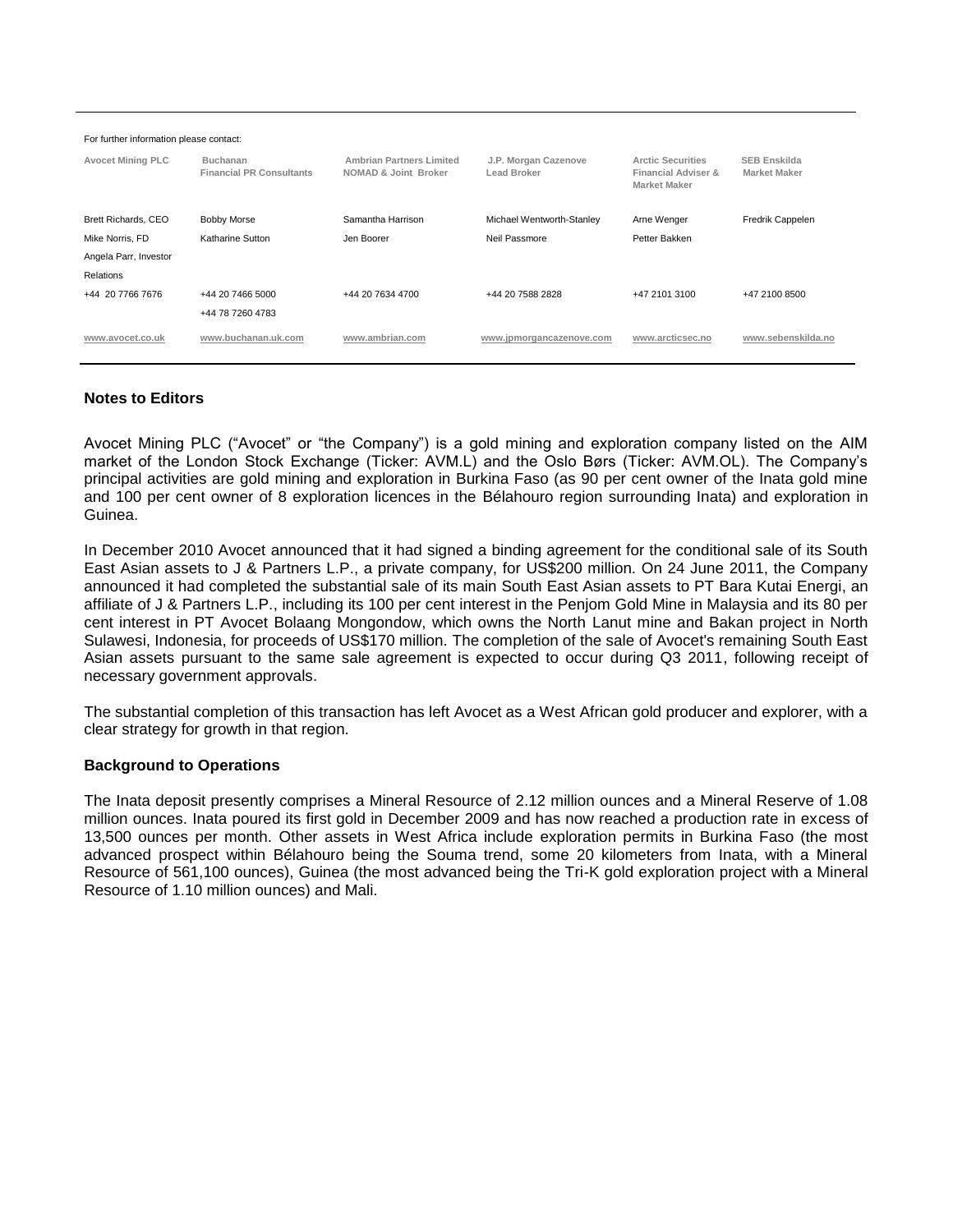

#### **FIGURE1: LOCATION OF SIGNIFICANT INTERCEPTS AT INATA**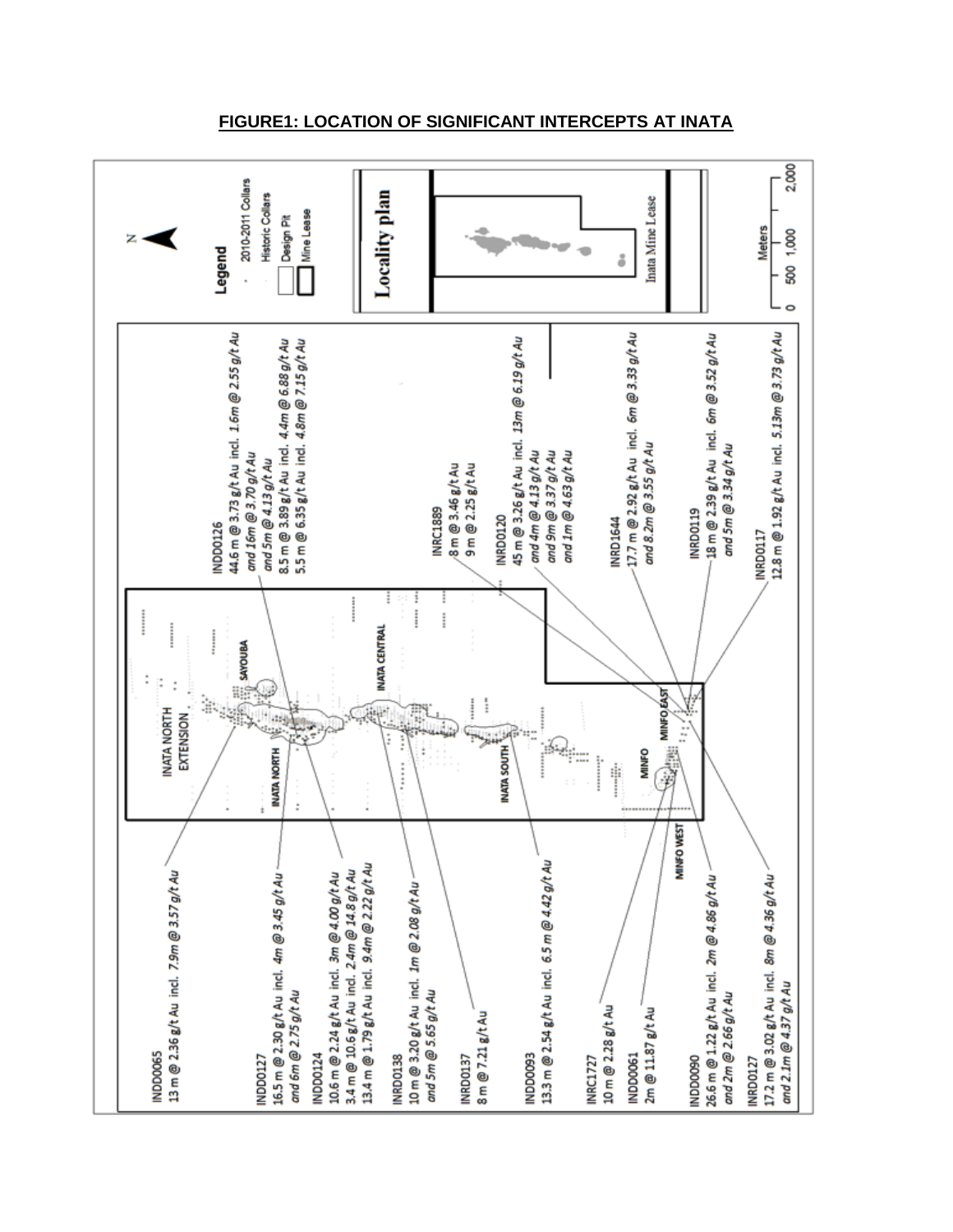### **TABLE 1: SIGNIFICANT INTERCEPTS AT INATA**

| <b>Hole ID</b>  | <b>East</b> | <b>North</b> | <b>RL</b>   | Az               | <b>Dip</b> | <b>EOH</b><br>(m) | <b>From</b><br>(m) | To<br>(m)     | <b>Width</b><br>(m) | Grade<br>$(g/t \text{ Au})$ | <b>Including</b>                      |
|-----------------|-------------|--------------|-------------|------------------|------------|-------------------|--------------------|---------------|---------------------|-----------------------------|---------------------------------------|
| <b>INDD0061</b> | 682102      | 1583091      | 325         | 360              | $-60$      | 237.0             | 106                | 108           | $\overline{c}$      | 11.9                        |                                       |
|                 |             |              |             |                  |            |                   | 161                | 170           | 9                   | 0.86                        |                                       |
|                 |             |              |             |                  |            |                   | 179.5              | 180.5         | $\mathbf{1}$        | 4.33                        |                                       |
|                 |             |              |             |                  |            |                   | 184.5              | 185.5         | $\mathbf{1}$        | 1.68                        |                                       |
| INDD0084        | 682915      | 1589203      | 361         | 90               | $-60$      | 241.5             | 102                | 103           | $\mathbf{1}$        | 0.52                        |                                       |
|                 |             |              |             |                  |            |                   | 110.6              | 112           | 1.4                 | 0.59                        |                                       |
|                 |             |              |             |                  |            |                   | 139                | 145           | 6                   | 1.05                        |                                       |
|                 |             |              |             |                  |            |                   | 153.6              | 156.8         | 3.2                 | 2.55                        |                                       |
| <b>INDD0085</b> | 682845      | 1589300      | 353         | 90               | $-60$      | 382.2             | 193.1              | 194.75        | 1.65                | 1.37                        |                                       |
|                 |             |              |             |                  |            |                   | 197                | 201           | $\overline{4}$      | 1.86                        | 2m @ 2.24 g/t Au                      |
|                 |             |              |             |                  |            |                   | 229.6              | 233.3         | 3.7                 | 1.16                        |                                       |
|                 |             |              |             |                  |            |                   | 237.2              | 239.2         | $\overline{c}$      | 0.80                        |                                       |
|                 |             |              |             |                  |            |                   | 286.2              | 288.2         | $\overline{c}$      | 0.75                        |                                       |
| <b>INDD0089</b> | 682358      | 1583099      | 324.46<br>6 | $\mathfrak{2}$   | $-60$      | 265               | 38                 | 40            | $\overline{c}$      | 2.16                        |                                       |
|                 |             |              |             |                  |            |                   | 54                 | 57            | 3                   | 0.44                        |                                       |
|                 |             |              |             |                  |            |                   | 91                 | 93            | $\mathfrak{2}$      | 0.87                        |                                       |
|                 |             |              |             |                  |            |                   | 247.9              | 253.9         | 6                   | 1.02                        |                                       |
|                 |             |              |             |                  |            |                   | 257.9              | 259.9         | $\overline{c}$      | 0.77                        |                                       |
| <b>INDD0090</b> | 682403      | 1583080      | 324         | $\boldsymbol{0}$ | $-60$      | 265.5             | 236.9              | 263.5         | 26.6                | 1.22                        | 2m @ 4.86 g/t Au & 2m @ 2.66 g/t Au   |
| INDD0093        | 682639      | 1585454      | 314         | 85               | $-60$      | 250.5             | 127.9              | 141.2         | 13.3                | 2.54                        | 6.5m @ 4.42 g/t Au                    |
|                 |             |              |             |                  |            |                   | 152                | 154.5         | 2.5                 | 4.79                        | 1.5m @ 7.23 g/t Au                    |
| INDD0095        | 682260      | 1583073      | 325         | $\boldsymbol{0}$ | $-60$      | 281               | 103.5              | 113           | 9.5                 | 1.96                        | 1.8m @ 2.28 g/t Au & 3m @ 3.41 g/t Au |
|                 |             |              |             |                  |            |                   | 116.5              | 123.1         | 6.6                 | 1.28                        | 2.1m @ 2.31 g/t Au                    |
|                 |             |              |             |                  |            |                   | 137.4              | 138.7         | 1.3                 | 0.64                        |                                       |
|                 |             |              |             |                  |            |                   | 192.2              | 193.2         | $\mathbf{1}$        | 2.70                        |                                       |
| INDD0123        | 682710      | 1588701      | 325         | 90               | $-60$      | 368.5             | 159                | 162.18        | 3.18                | 0.58                        |                                       |
|                 |             |              |             |                  |            |                   | 176.69             | 177.69        | $\mathbf{1}$        | 0.57                        |                                       |
|                 |             |              |             |                  |            |                   |                    | 197.65 202.65 | 5                   | 1.39                        | 1m @ 2.58 g/t Au                      |
|                 |             |              |             |                  |            |                   | 237.8              | 242.5         | 4.7                 | 2.08                        | 3m @ 3.04 g/t Au                      |
|                 |             |              |             |                  |            |                   | 247.4              | 249.4         | $\boldsymbol{2}$    | 2.46                        |                                       |
|                 |             |              |             |                  |            |                   | 259.4              | 282.9         | 23.5                | 1.03                        | 2m @ 3.35 g/t Au                      |
|                 |             |              |             |                  |            |                   | 286.9              | 298.5         | 11.6                | 1.69                        | 1.7m @ 7.36 g/t Au                    |
|                 |             |              |             |                  |            |                   | 301.7              | 302.7         | $\mathbf{1}$        | 0.85                        |                                       |
| <b>INDD0124</b> | 682568      | 1588400      | 328         | 90               | $-60$      | 481.5             | 342.3              | 352.9         | 10.6                | 2.24                        | 3m @ 4.00 g/t Au & 1m @ 4.50 g/t Au   |
|                 |             |              |             |                  |            |                   | 358.2              | 361.6         | 3.4                 | 10.6                        | 2.4m @ 14.8 g/t Au                    |
|                 |             |              |             |                  |            |                   | 368.3              | 370.4         | 2.1                 | 0.87                        |                                       |
|                 |             |              |             |                  |            |                   | 373.4              | 378           | 4.6                 | 4.01                        |                                       |
|                 |             |              |             |                  |            |                   | 384                | 388.7         | 4.7                 | 2.32                        | 2m @ 3.83 g/t Au                      |
|                 |             |              |             |                  |            |                   | 403                | 405           | $\overline{c}$      | 9.49                        |                                       |
|                 |             |              |             |                  |            |                   | 413                | 426.4         | 13.4                | 1.79                        | 9.4m @ 2.22 g/t Au                    |
| INDD0125        | 682680      | 1588650      | 325         | 87               | $-58$      | 347.5             | 187.5              | 189.1         | 1.6                 | 0.72                        |                                       |
|                 |             |              |             |                  |            |                   | 208.2              | 217           | $\!\!\!\!\!8.8$     | 0.86                        |                                       |
|                 |             |              |             |                  |            |                   | 222                | 223.9         | 1.9                 | 0.69                        |                                       |
|                 |             |              |             |                  |            |                   | 278.1              | 297.2         | 19.1                | 1.43                        | 1m @ 3.87 g/t Au                      |
|                 |             |              |             |                  |            |                   | 320                | 324.5         | 4.5                 | 1.22                        | $1\text{m} \ @$ 2.43 g/t Au           |
| INDD0126        | 682607      | 1588501      | 327         | 90               | $-60$      | 425.7             | 233.5              | 234.5         | $\mathbf{1}$        | 0.75                        |                                       |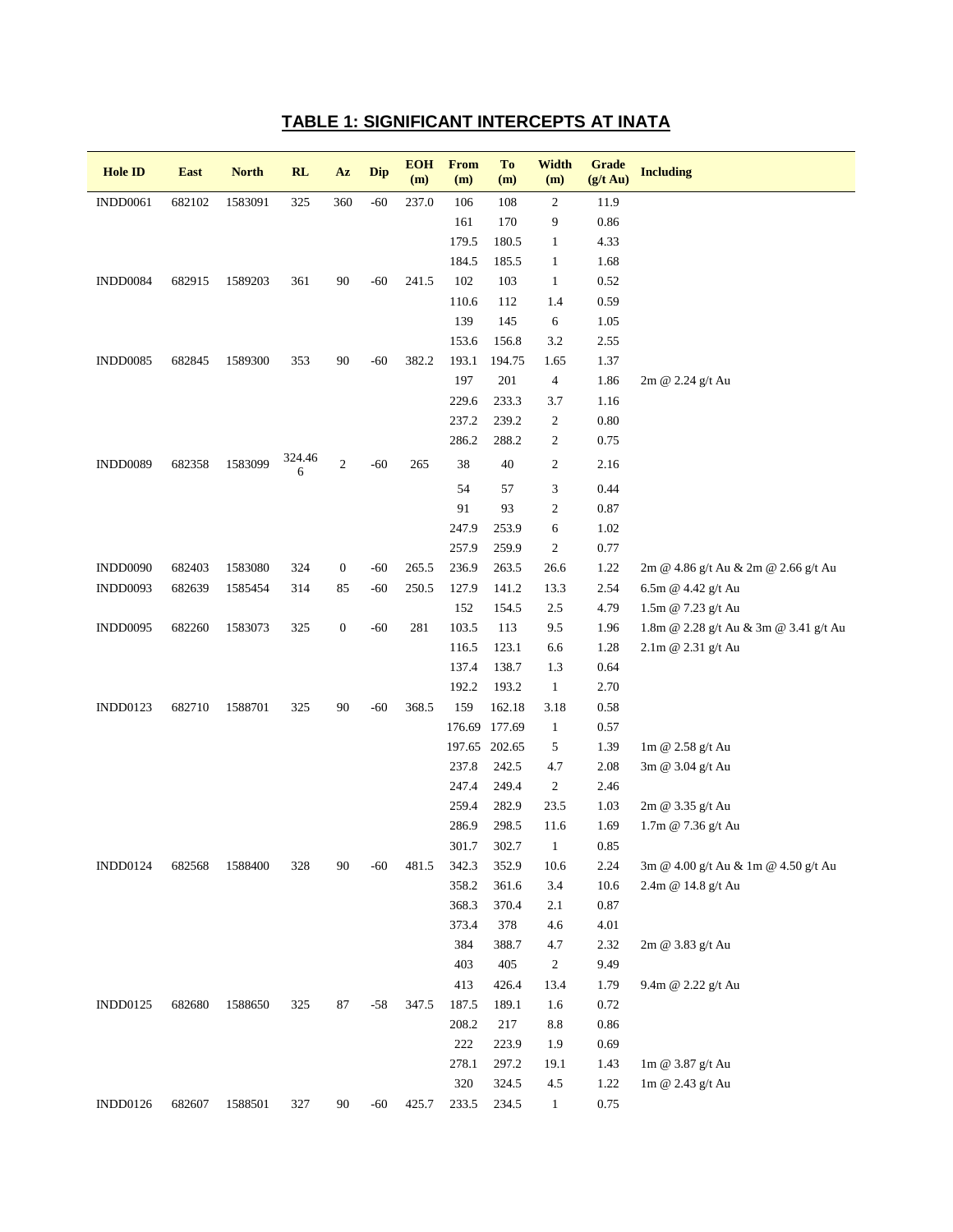| <b>Hole ID</b>  | <b>East</b> | <b>North</b> | <b>RL</b> | Az  | <b>Dip</b> | <b>EOH</b><br>(m) | <b>From</b><br>(m) | To<br>(m) | <b>Width</b><br>(m)      | <b>Grade</b><br>$(g/t \text{ Au})$ | <b>Including</b>                     |
|-----------------|-------------|--------------|-----------|-----|------------|-------------------|--------------------|-----------|--------------------------|------------------------------------|--------------------------------------|
|                 |             |              |           |     |            |                   | 266.4              | 311       | 44.6                     | 3.73                               | 16m @ 3.70 g/t Au & 5m @ 4.13 g/t Au |
|                 |             |              |           |     |            |                   | 313.9              | 315       | 1.1                      | 1.45                               |                                      |
|                 |             |              |           |     |            |                   | 320.9              | 329.4     | 8.5                      | 3.89                               | 4.4m @ 6.88 g/t Au                   |
|                 |             |              |           |     |            |                   | 341.2              | 346.7     | 5.5                      | 6.35                               | 4.8m @ 7.15 g/t Au                   |
|                 |             |              |           |     |            |                   | 384                | 385       | $\mathbf{1}$             | 0.54                               |                                      |
| <b>INDD0127</b> | 682641      | 1588600      | 325       | 90  | $-60$      | 378.0             | 193.2              | 201       | 7.8                      | 0.91                               | 1.1m @ 2.24 g/t Au                   |
|                 |             |              |           |     |            |                   | 210                | 217       | $\boldsymbol{7}$         | 2.81                               | 2m @ 5.61 g/t Au                     |
|                 |             |              |           |     |            |                   | $222\,$            | 238.5     | 16.5                     | 2.30                               | 4m @ 3.45 g/t Au & 6m @ 2.75 g/t Au  |
|                 |             |              |           |     |            |                   | 242.1              | 249.5     | 7.4                      | 1.18                               | 2.3m @ 2.52 g/t Au                   |
|                 |             |              |           |     |            |                   | 260.5              | 266       | 5.5                      | 0.36                               |                                      |
|                 |             |              |           |     |            |                   | 271                | 272       | $\mathbf{1}$             | 0.76                               |                                      |
|                 |             |              |           |     |            |                   | 274.7              | 275.9     | 1.2                      | 0.75                               |                                      |
|                 |             |              |           |     |            |                   | 280                | 281.9     | 1.9                      | 2.86                               | 1m @ 4.47 g/t Au                     |
|                 |             |              |           |     |            |                   | 290                | 291.7     | 1.7                      | 1.56                               | 1m @ 2.20 g/t Au                     |
|                 |             |              |           |     |            |                   | 294.7              | 300.2     | 5.5                      | 1.30                               | 2.3m @ 2.30 g/t Au                   |
|                 |             |              |           |     |            |                   | 309.5              | 314       | 4.5                      | 0.84                               |                                      |
| <b>INRC1888</b> | 683048      | 1589693      | 355       | 90  | $-60$      | 220.0             | 203                | 204       | $\mathbf{1}$             | 0.53                               |                                      |
| <b>INRC1889</b> | 682853      | 1582973      | 322       | 358 | $-60$      | 95.0              | 16                 | 20        | $\overline{\mathcal{A}}$ | 0.77                               |                                      |
|                 |             |              |           |     |            |                   | 26                 | 34        | 8                        | 3.46                               |                                      |
|                 |             |              |           |     |            |                   | 38                 | 47        | 9                        | 2.25                               |                                      |
|                 |             |              |           |     |            |                   | 73                 | 74        | $\mathbf{1}$             | 0.89                               |                                      |
| <b>INRC1894</b> | 682881      | 1587450      | 343       | 90  | $-60$      | 219.0             | 180                | 187       | $\boldsymbol{7}$         | 2.34                               | 2m @ 6.01 g/t Au                     |
|                 |             |              |           |     |            |                   | 191                | 202       | 11                       | 0.48                               |                                      |
|                 |             |              |           |     |            |                   | 209                | 212       | 3                        | 0.57                               |                                      |
| <b>INRC1931</b> | 682765      | 1588303      | 270       | 90  | $-60$      | 135.0             | 80                 | 82        | $\mathbf{2}$             | 2.76                               | 1m @ 4.85 g/t Au                     |
|                 |             |              |           |     |            |                   | 91                 | 94        | 3                        | 1.71                               | 1m @ 4.26 g/t Au                     |
|                 |             |              |           |     |            |                   | 99                 | 104       | 5                        | 1.56                               | 1m @ 4.98 g/t Au                     |
|                 |             |              |           |     |            |                   | 108                | 111       | 3                        | 1.16                               |                                      |
|                 |             |              |           |     |            |                   | 123                | 124       | $\mathbf{1}$             | 0.57                               |                                      |
| <b>INRD0065</b> | 682767      | 1589400      | 344       | 90  | $-60$      | 443.5             | 257.5              | 266.15    | 8.65                     | 1.03                               | 1.4m @ 2.19 g/t Au                   |
|                 |             |              |           |     |            |                   | 269                | 271       | $\overline{c}$           | 3.05                               | 1m @ $5.55$ g/t Au                   |
|                 |             |              |           |     |            |                   | 287                | 290.1     | 3.1                      | 0.31                               |                                      |
|                 |             |              |           |     |            |                   | 300.5              | 302.7     | 2.2                      | 1.30                               |                                      |
|                 |             |              |           |     |            |                   | 305.5              | 306.7     | 1.2                      | 1.20                               |                                      |
|                 |             |              |           |     |            |                   | 309.5              | 314       | 4.5                      | 0.80                               |                                      |
|                 |             |              |           |     |            |                   | 316.9              | 323.9     | $\tau$                   | 0.49                               |                                      |
|                 |             |              |           |     |            |                   | 327.8              | 331.8     | 4                        | 1.59                               | 1.25m @ 2.92 g/t Au                  |
|                 |             |              |           |     |            |                   | 334.05             | 347       | 12.95                    | 2.36                               | 7.9m @ 3.57 g/t Au                   |
|                 |             |              |           |     |            |                   | 362.5              | 364.7     | 2.2                      | 0.65                               |                                      |
|                 |             |              |           |     |            |                   | 369.2              | 371.4     | 2.2                      | 1.91                               | 1.2m @ 2.89 g/t Au                   |
|                 |             |              |           |     |            |                   | 400                | 401       | $\mathbf{1}$             | 1.83                               |                                      |
| <b>INRD0066</b> | 682802      | 1589301      | 346       | 90  | $-60$      | 430.5             | 236                | 240       | $\overline{\mathcal{A}}$ | 0.96                               |                                      |
|                 |             |              |           |     |            |                   | 263                | 268       | 5                        | 1.36                               | 2.6m @ 2.07 g/t Au                   |
|                 |             |              |           |     |            |                   | 276                | 284.7     | 8.7                      | 0.92                               |                                      |
|                 |             |              |           |     |            |                   | 321.3              | 322.3     | $\mathbf{1}$             | 1.65                               |                                      |
|                 |             |              |           |     |            |                   |                    |           |                          |                                    |                                      |
| <b>INRD0068</b> | 682817      | 1589208      | 352       | 90  | $-60$      | 390.0             | 189                | 196.8     | 7.8                      | 0.70                               |                                      |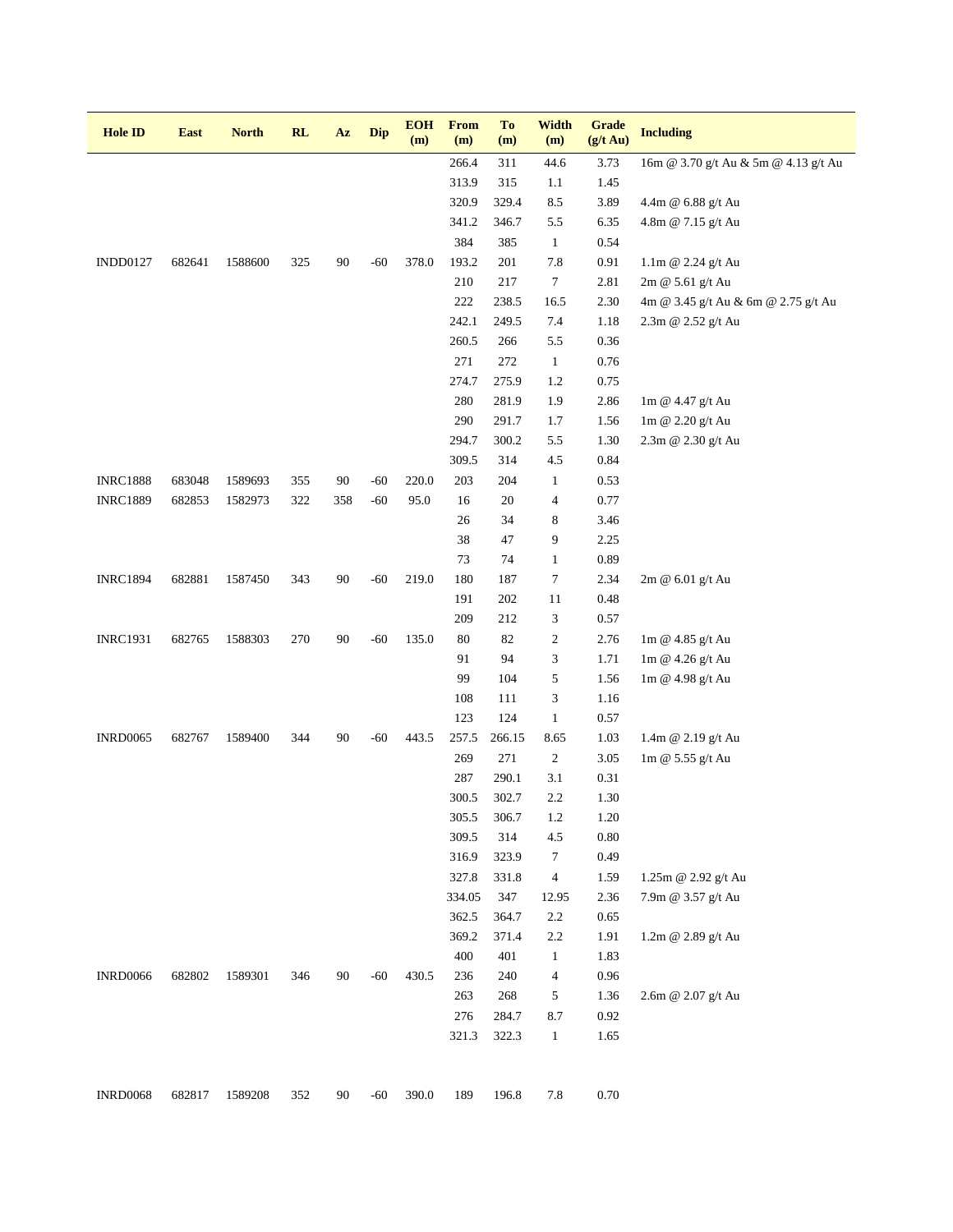| <b>Hole ID</b>  | <b>East</b> | <b>North</b> | RL  | Az               | Dip   | <b>EOH</b><br>(m) | <b>From</b><br>(m) | To<br>(m)      | <b>Width</b><br>(m)  | <b>Grade</b><br>$(g/t \text{ Au})$ | <b>Including</b>                                                            |
|-----------------|-------------|--------------|-----|------------------|-------|-------------------|--------------------|----------------|----------------------|------------------------------------|-----------------------------------------------------------------------------|
|                 |             |              |     |                  |       |                   | 202                | 206            | $\overline{4}$       | 0.58                               |                                                                             |
|                 |             |              |     |                  |       |                   | 211                | 219            | 8                    | 0.88                               |                                                                             |
|                 |             |              |     |                  |       |                   | 223.5              | 226            | 2.5                  | 2.46                               |                                                                             |
| <b>INRD0072</b> | 682924      | 1589599      | 349 | 90               | $-60$ | 445.0             | 31                 | $32\,$         | $\mathbf{1}$         | 0.95                               |                                                                             |
|                 |             |              |     |                  |       |                   | 211                | 219            | $\,8$                | 0.53                               |                                                                             |
|                 |             |              |     |                  |       |                   | 223.6              | 225            | 1.4                  | 0.81                               |                                                                             |
|                 |             |              |     |                  |       |                   | 228                | 229            | $\mathbf{1}$         | 0.87                               |                                                                             |
|                 |             |              |     |                  |       |                   | 248.6              | 250            | 1.4                  | 0.72                               |                                                                             |
|                 |             |              |     |                  |       |                   | 261.3              | 263            | 1.7                  | 0.58                               |                                                                             |
|                 |             |              |     |                  |       |                   | 306.6              | 310            | 3.4                  | 1.12                               |                                                                             |
|                 |             |              |     |                  |       |                   | 328                | 332.1          | 4.1                  | 2.92                               | 1.9m @ 5.68 g/t Au                                                          |
| <b>INRD0075</b> | 682821      | 1587601      | 338 | 90               | $-60$ | 347.0             | 216.5              | 217.5          | $\mathbf{1}$         | 1.38                               |                                                                             |
|                 |             |              |     |                  |       |                   | 245.88             | 254.5          | 8.62                 | 1.45                               | 1.2m @ 3.08 g/t Au                                                          |
|                 |             |              |     |                  |       |                   | 268                | 269.8          | 1.8                  | 0.78                               |                                                                             |
|                 |             |              |     |                  |       |                   | 274.5              | 276.5          | $\overline{c}$       | 0.87                               |                                                                             |
|                 |             |              |     |                  |       |                   | 283.7              | 284.8          | 1.1                  | 1.23                               |                                                                             |
|                 |             |              |     |                  |       |                   | 287.5              | 291.6          | 4.1                  | 1.78                               |                                                                             |
| <b>INRD0097</b> | 682865      | 1587552      | 338 | 90               | $-60$ | 326.0             | 187.15             | 193            | 5.85                 | 0.77                               |                                                                             |
|                 |             |              |     |                  |       |                   | 208.9              | 212            | 3.1                  | 1.06                               |                                                                             |
| <b>INRD0098</b> | 682905      | 1587547      | 339 | 90               | $-60$ | 232.0             | 18                 | 19             | $\mathbf{1}$         | 0.60                               |                                                                             |
|                 |             |              |     |                  |       |                   | 118                | 119            | $\mathbf{1}$         | 0.88                               |                                                                             |
|                 |             |              |     |                  |       |                   | 134                | 137            | 3                    | 2.37                               |                                                                             |
|                 |             |              |     |                  |       |                   | 160.7              | 162.75         | 2.05                 | 1.90                               |                                                                             |
|                 |             |              |     |                  |       |                   | 165.3<br>194.25    | 167.6          | 2.3                  | 3.56                               |                                                                             |
|                 |             |              |     |                  |       |                   | 217.5              | 195.5<br>218.5 | 1.25<br>$\mathbf{1}$ | 0.95<br>0.61                       |                                                                             |
| <b>INRD0100</b> | 682885      | 1587401      | 339 | 90               | $-60$ | 100.0             | 29                 | 30             | $\mathbf{1}$         | 2.36                               |                                                                             |
| <b>INRD0101</b> | 682561      | 1585762      | 317 | 90               | $-60$ | 254.0             | 231                | 233.6          | 2.6                  | 0.72                               |                                                                             |
| <b>INRD0105</b> | 682550      | 1585700      | 316 | 90               | $-60$ | 215.0             | 90                 | 91             | $\mathbf{1}$         | 0.51                               |                                                                             |
|                 |             |              |     |                  |       |                   | 142                | 145.9          | 3.9                  | 1.92                               | 1m @ 5.71 g/t Au                                                            |
| <b>INRD0107</b> | 682550      | 1585651      | 316 | 90               | $-60$ | 217.2             | 58                 | 59             | $\mathbf{1}$         | 0.57                               |                                                                             |
|                 |             |              |     |                  |       |                   | 67                 | 68             | $\mathbf{1}$         | $0.86\,$                           |                                                                             |
| <b>INRD0115</b> | 682338      | 1584651      | 318 | 90               | -60   | 133.0             | 49                 | 50             | $\mathbf{1}$         | 0.83                               |                                                                             |
|                 |             |              |     |                  |       |                   | 58                 | 63             | 5                    | 0.89                               |                                                                             |
| <b>INRD0116</b> | 683251      | 1582817      | 317 | 360              | $-60$ | 197.0             | 18                 | 19             | $\mathbf{1}$         | $0.80\,$                           |                                                                             |
|                 |             |              |     |                  |       |                   | 122.4              | 123.6          | 1.2                  | 1.06                               |                                                                             |
|                 |             |              |     |                  |       |                   | 122.4              | 123.6          | 1.2                  | 1.06                               |                                                                             |
|                 |             |              |     |                  |       |                   | 137.3              | 145.1          | 7.8                  | 1.08                               |                                                                             |
|                 |             |              |     |                  |       |                   | 137.3              | 145.1          | 7.8                  | 1.08                               | 1m @ 2.11 g/t Au                                                            |
|                 |             |              |     |                  |       |                   | 149.5              | 150.5          | $\mathbf{1}$         | 0.61                               |                                                                             |
| <b>INRD0117</b> | 683154      | 1582837      | 319 | $\boldsymbol{0}$ | $-60$ | 210.1             | 136.2              | 149            | 12.8                 | 1.92                               | 5.13m @ 3.73 g/t Au                                                         |
|                 |             |              |     |                  |       |                   | 152.97             | 154.5          | 1.53                 | 0.69                               |                                                                             |
| <b>INRD0119</b> | 683051      | 1582916      | 320 | 90               | $-60$ | 93.0              | 55                 | 56             | $\mathbf{1}$         | 0.64                               |                                                                             |
|                 |             |              |     |                  |       |                   | 63                 | 64             | $\mathbf{1}$         | 0.57                               |                                                                             |
|                 |             |              |     |                  |       |                   | 75                 | 93             | 18                   | 2.39                               | 6m @ 3.52 g/t Au & 5m @ 3.34 g/t Au                                         |
| <b>INRD0120</b> | 682953      | 1582926      | 321 | 358              | $-60$ | 153.0             | 49                 | 94             | 45                   | 3.26                               | 13m @ 6.19 g/t Au, 4m @ 4.13 g/t Au,<br>9m @ 3.37 g/t Au & 1m @ 4.63 g/t Au |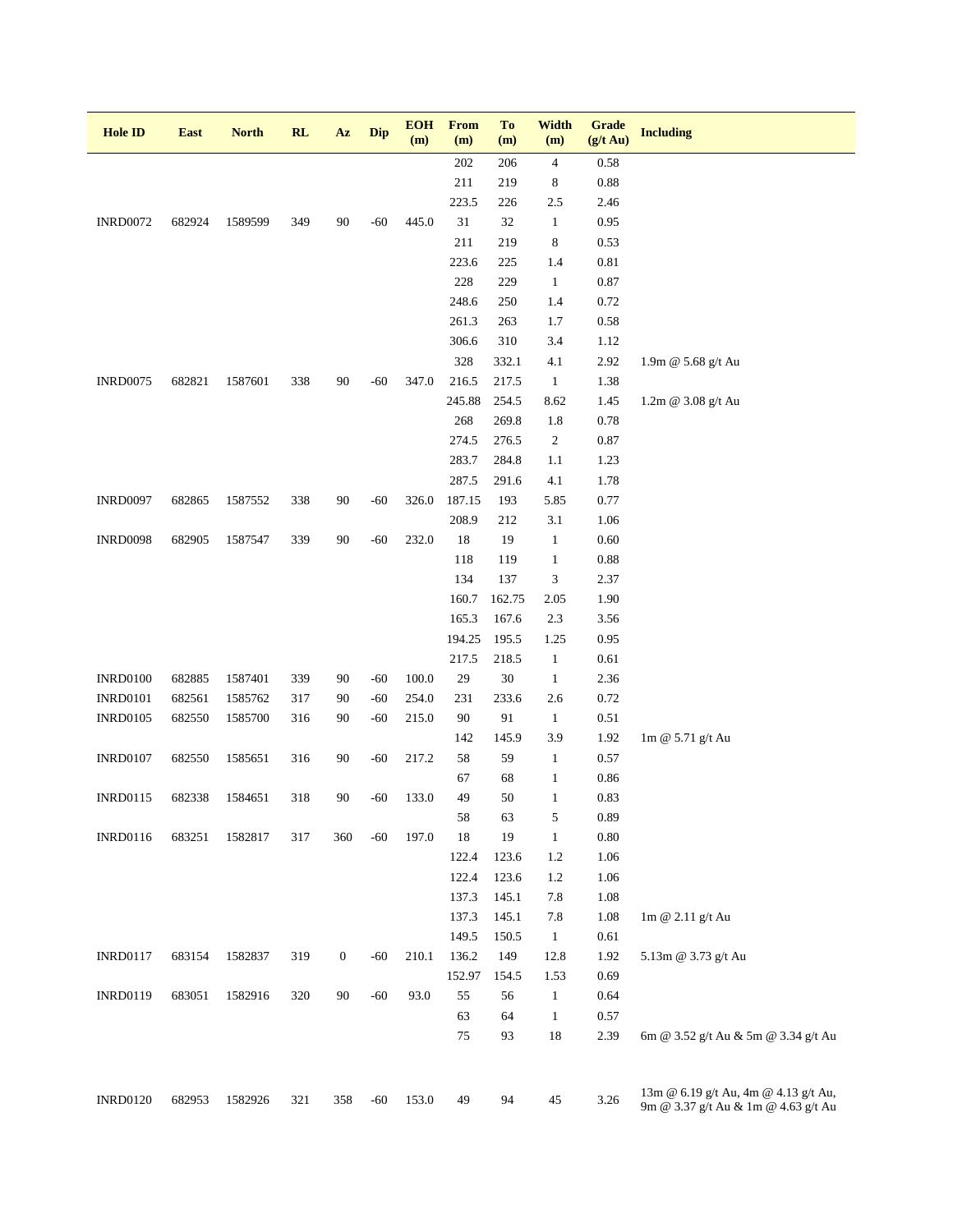| <b>Hole ID</b>  | East   | <b>North</b> | RL  | $\mathbf{A}\mathbf{z}$ | <b>Dip</b> | <b>EOH</b><br>(m) | <b>From</b><br>(m) | To<br>(m)                   | Width<br>(m)             | <b>Grade</b><br>$(g/t \text{ Au})$ | <b>Including</b>                      |
|-----------------|--------|--------------|-----|------------------------|------------|-------------------|--------------------|-----------------------------|--------------------------|------------------------------------|---------------------------------------|
| <b>INRD0121</b> | 682781 | 1587116      | 328 | $90\text{ }$           | $-60$      | 270.0             | $\boldsymbol{0}$   | $\mathbf{1}$                | $\mathbf{1}$             | 0.84                               |                                       |
|                 |        |              |     |                        |            |                   | 12                 | 14                          | 2                        | 1.05                               |                                       |
|                 |        |              |     |                        |            |                   | 17                 | 18                          | $\mathbf{1}$             | 0.72                               |                                       |
|                 |        |              |     |                        |            |                   | 66                 | 69                          | 3                        | 1.03                               |                                       |
|                 |        |              |     |                        |            |                   | 159                | 160                         | $\mathbf{1}$             | 0.62                               |                                       |
| <b>INRD0122</b> | 682767 | 1587064      | 327 | 87                     | $-60$      | 225.0             | 56                 | 57                          | $\mathbf{1}$             | 0.62                               |                                       |
|                 |        |              |     |                        |            |                   | 172                | 173                         | $\mathbf{1}$             | 0.70                               |                                       |
|                 |        |              |     |                        |            |                   | 179                | 180                         | $\mathbf{1}$             | 0.86                               |                                       |
| <b>INRD0123</b> | 682725 | 1587000      | 327 | $90\,$                 | $-60$      | 216.0             | 17                 | $22\,$                      | 5                        | 2.01                               |                                       |
|                 |        |              |     |                        |            |                   | 62                 | 64                          | $\boldsymbol{2}$         | 1.92                               |                                       |
|                 |        |              |     |                        |            |                   | 212                | 213                         | $\mathbf{1}$             | 2.55                               |                                       |
| <b>INRD0127</b> | 682853 | 1582896      | 321 | 358                    | $-60$      | 225.0             | 118.4              | 135.6                       | 17.2                     | 3.02                               | 8m @ 4.36 g/t Au & 2.1m @ 4.37 g/t Au |
| <b>INRD0131</b> | 682802 | 1587199      | 332 | 87                     | $-60$      | 219.0             | $\sqrt{2}$         | $\ensuremath{\mathfrak{Z}}$ | $\mathbf{1}$             | $\rm 0.88$                         |                                       |
|                 |        |              |     |                        |            |                   | $38\,$             | 39                          | $\mathbf{1}$             | 0.78                               |                                       |
| <b>INRD0132</b> | 682868 | 1587650      | 342 | $88\,$                 | $-60$      | 219.0             | 82                 | 87                          | 5                        | 2.55                               | 4m @ 3.02 g/t Au                      |
|                 |        |              |     |                        |            |                   | 122                | 124                         | 2                        | 4.72                               | 1m @ 8.90 g/t Au                      |
|                 |        |              |     |                        |            |                   | 189                | 192                         | 3                        | 0.95                               |                                       |
|                 |        |              |     |                        |            |                   | $200\,$            | 201                         | $\mathbf{1}$             | 2.33                               |                                       |
| <b>INRD0133</b> |        |              | 340 | 86                     | $-60$      | 231.0             | 210<br>188         | 211<br>193                  | $\mathbf{1}$             | 0.65<br>0.73                       |                                       |
|                 | 682862 | 1587602      |     |                        |            |                   | $202\,$            | 205                         | 5<br>3                   | 0.74                               |                                       |
|                 |        |              |     |                        |            |                   | 214                | 219                         | 5                        | 0.89                               |                                       |
|                 |        |              |     |                        |            |                   | 225                | 226                         | $\mathbf{1}$             | 0.82                               |                                       |
| <b>INRD0137</b> | 682786 | 1586964      | 325 | 93                     | $-60$      | 260               | 63                 | 64                          | $\mathbf{1}$             | 0.69                               |                                       |
|                 |        |              |     |                        |            |                   | 139                | 140                         | $\mathbf{1}$             | 0.53                               |                                       |
|                 |        |              |     |                        |            |                   | 146                | 153                         | 7                        | 0.62                               |                                       |
|                 |        |              |     |                        |            |                   | 158                | 166                         | 8                        | 7.21                               |                                       |
|                 |        |              |     |                        |            |                   | 199                | 201.5                       | 2.5                      | 1.6                                |                                       |
| <b>INRD0138</b> | 682966 | 1587350      | 339 | 90                     | $-60$      | 252.0             | 62                 | 66                          | $\overline{\mathcal{L}}$ | 2.43                               | 2m @ 3.64 g/t Au                      |
|                 |        |              |     |                        |            |                   | 74                 | $75\,$                      | $\mathbf{1}$             | 3.90                               |                                       |
|                 |        |              |     |                        |            |                   | 109                | 110                         | $\mathbf{1}$             | 0.74                               |                                       |
|                 |        |              |     |                        |            |                   | 147                | 152                         | 5                        | 0.53                               |                                       |
|                 |        |              |     |                        |            |                   | 164                | 172                         | 8                        | 1.27                               | 1m @ 4.73 g/t Au                      |
|                 |        |              |     |                        |            |                   | 179                | 189                         | 10                       | 3.20                               | 5m @ 5.65 g/t Au                      |
| <b>INRD0139</b> | 682780 | 1588278      | 273 | 90                     | $-80$      | 183.5             | $10\,$             | 11                          | $\mathbf{1}$             | 0.53                               |                                       |
|                 |        |              |     |                        |            |                   | 23                 | $27\,$                      | 4                        | 0.48                               |                                       |
|                 |        |              |     |                        |            |                   | $34\,$             | 35                          | $\mathbf{1}$             | 0.50                               |                                       |
|                 |        |              |     |                        |            |                   | 120                | 123                         | 3                        | 4.97                               |                                       |
| <b>INRD0140</b> | 682752 | 1588600      | 295 | 90                     | $-60$      | 198.0             | $\boldsymbol{0}$   | $\overline{4}$              | $\overline{\mathbf{4}}$  | 0.55                               |                                       |
|                 |        |              |     |                        |            |                   | 73                 | 74                          | $\mathbf{1}$             | 0.52                               |                                       |
|                 |        |              |     |                        |            |                   | $78\,$             | 85                          | 7                        | 1.45                               | 2m @ 3.06 g/t Au                      |
|                 |        |              |     |                        |            |                   | 100                | 118                         | 18                       | 1.42                               | 5m @ 2.44 g/t Au & 2m @ 2.96 g/t Au   |
|                 |        |              |     |                        |            |                   | 140                | 144                         | 4                        | 1.41                               | 1m @ 2.58 g/t Au                      |
|                 |        |              |     |                        |            |                   | 141                | 144                         | 3                        | 1.02                               |                                       |
| <b>INRD1612</b> | 682260 | 1583122      | 325 | $\boldsymbol{0}$       | $-60$      | 267.0             | 245.5              | 246.5                       | $\mathbf{1}$             | 0.63                               |                                       |
|                 |        |              |     |                        |            |                   |                    |                             |                          |                                    |                                       |
| <b>INRD1644</b> | 683005 | 1582902      | 321 | $\mathbf{0}$           | $-60$      | 180.0             | 98                 | 99.2                        | 1.2                      | 1.54                               |                                       |